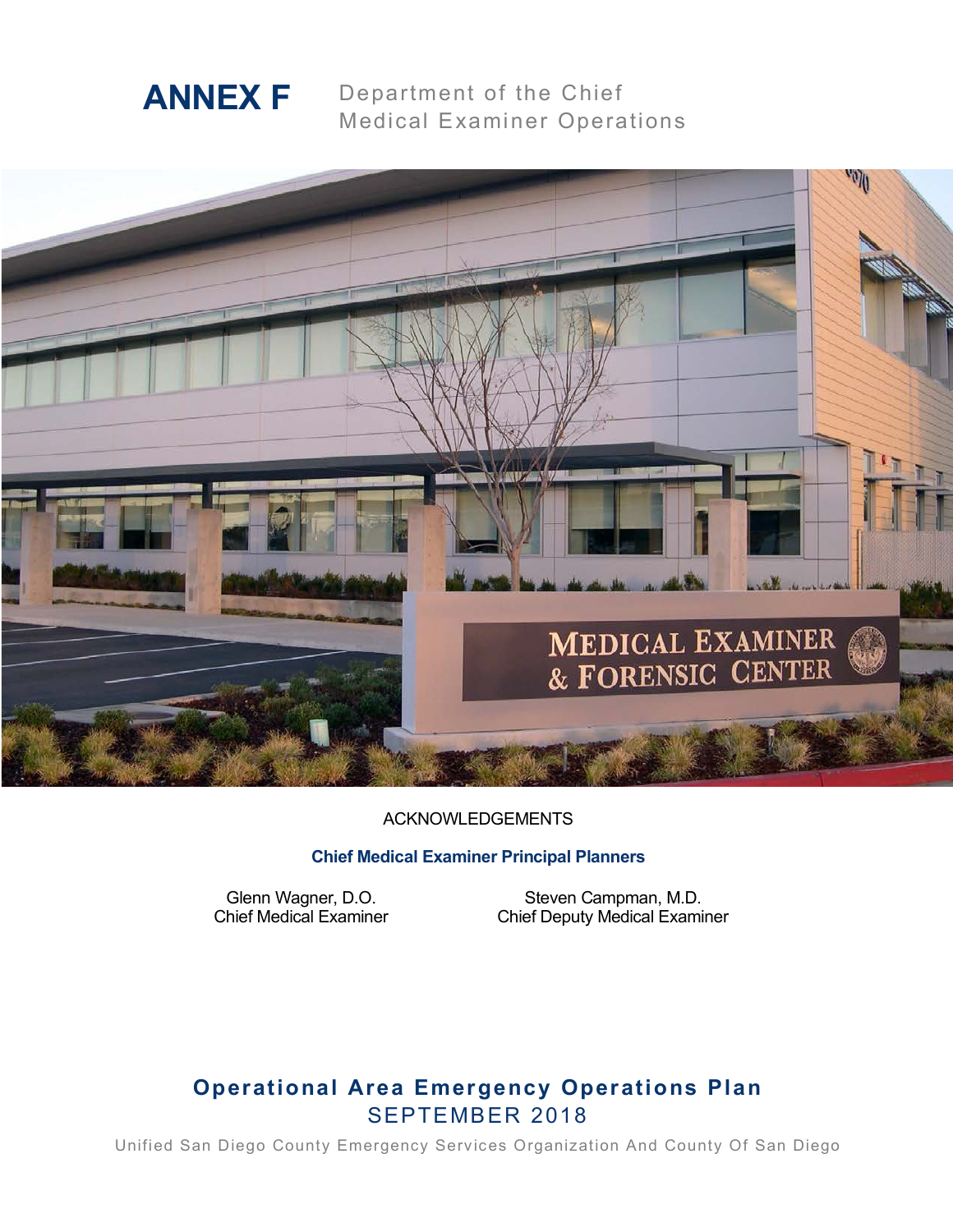#### **EXECUTIVE SUMMARY**

This annex defines the role of the Department of the Medical Examiner during and following a disaster, and discusses statewide Mutual Aid. The Department of the Medical Examiner is responsible for setting up Medical Examiner Emergency Teams, temporary morgues, search and recovery teams for remains, and the procurement and allocation of supplies and resources. The Department of the Medical Examiner is also responsible for the identification and listing of the victims, the notification of next of kin, and in some cases establishing a Family Assistance Center (FAC).

#### **TABLE OF CONTENTS**

| General                               |    |
|---------------------------------------|----|
| <b>Concept of Operations</b>          | 2  |
| <b>Organization and Assignment of</b> |    |
| Responsibilities                      | 3  |
| <b>Support Functions</b>              | 4  |
| Direction, Control, or Coordination   | 9  |
| <b>Information Collection and</b>     |    |
| Dissemination                         | 10 |
| <b>Communications</b>                 | 11 |
| Administration, Finance, and          |    |
| Logistics                             | 11 |
| <b>Annex Development and</b>          |    |
| Maintenance                           | 12 |
| <b>Authorities and References</b>     | 12 |
| <b>Attachment</b>                     | 13 |

#### **GENERAL**

#### **INTRODUCTION**

This annex defines the role of the Department of the Medical Examiner during and following a disaster, and discusses statewide Mutual Aid. The Department of the Medical Examiner is responsible for setting up Medical Examiner Emergency Teams, temporary morgues, search and recovery teams for remains, and the procurement and allocation of supplies and resources. The Department of the Medical Examiner is also responsible for the identification and listing of the victims, the notification of next of kin, and in some cases establishing a Family Assistance Center (FAC).

#### **PURPOSE**

Annex F defines the actions, roles, and expectations necessary to provide a coordinated response to incidents resulting in mass fatalities in San Diego County.

#### **SCOPE**

The San Diego County Department of the Medical Examiner is the agency responsible for investigating deaths primarily resulting from sudden and unexpected causes, and certifying the cause and manner of such deaths, in San Diego County, according to California Government Code Section 27491, and Health and Safety Code Section 102850. With that responsibility, the Medical Examiner also has a role in identifying victims of mass fatality incidences, and in storage of human remains until final disposition can be made.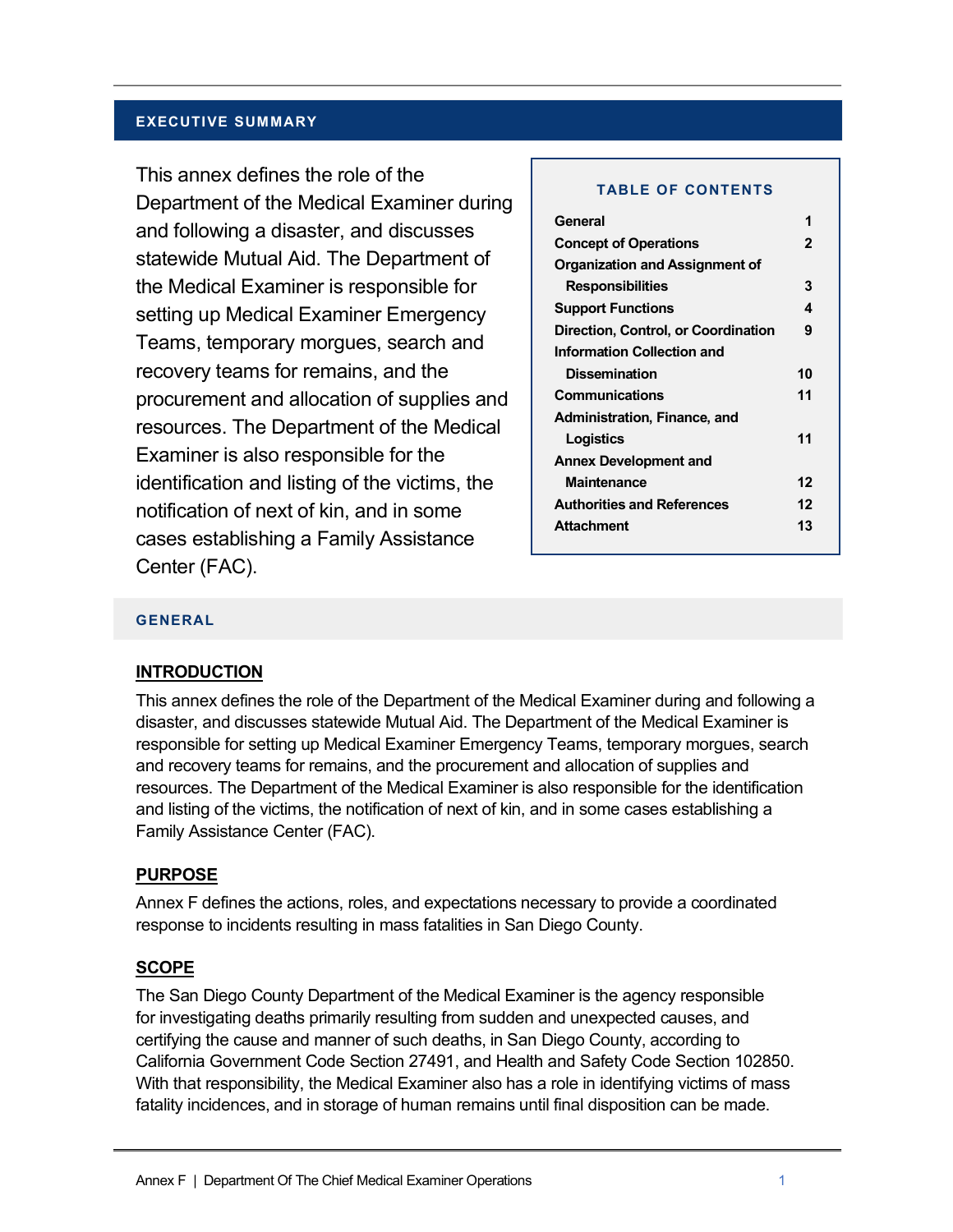The Medical Examiner will operate under normal procedures unless one or more of the following conditions exists:

- The number of fatalities overwhelms Medical Examiner local resources.
- Conditions in the recovery of bodies present a hazard to personnel, i.e., hazardous materials, radiation, etc.
- Access to Medical Examiner's facility is blocked or impeded.
- Medical Examiner's facility is severely damaged.
- A local pandemic exists limiting the availability of Medical Examiner staff.

# **OBJECTIVES**

The overall objectives of the Medical Examiner operations will be to:

- Recover, identify and facilitate adequate disposition of human remains.
- Coordinate evidence identification and collection with the appropriate law enforcement agency.
- Determine the cause and manner of death.
- Inventory and protect the personal effects of the deceased.
- Prepare and coordinate the list of deceased, both identified and unidentified.
- Notify next of kin.
- Process and maintain necessary records.
- Coordinate information and notification with local law enforcement jurisdictions, public health, and other related agencies.
- Facilitate timely public information release through coordination with County Public Information services and the agencies involved in the incident response.

# WHOLE COMMUNITY APPROACH

The San Diego Operational Area is committed to achieving and fostering a whole community emergency management system that is fully inclusive of individuals with disabilities and others with access and functional needs. For further details on our whole community approach to emergency management, which includes the integration of inclusive emergency management practices, refer to the Basic Plan.

## **CONCEPT OF OPERATIONS**

Partial or full activation of this annex shall be by the direction of the Chief Medical Examiner or his designated representative.

In general, when activated, the Medical Examiner will change daily operations to meet the requirements of the emergency, and, as required, will be inserted into the standard National Incident Management System (NIMS) and Standardized Emergency Management System (SEMS) model activated by the County Office of Emergency Services (OES). The most likely changes will be to temporarily expand the capacity to store human remains, property and evidence, and to temporarily expand communication capabilities, especially concerning communication with the next-of-kin of victims. The Medical Examiner will maintain usual operations, expanding in the necessary areas, with assistance from outside agencies (as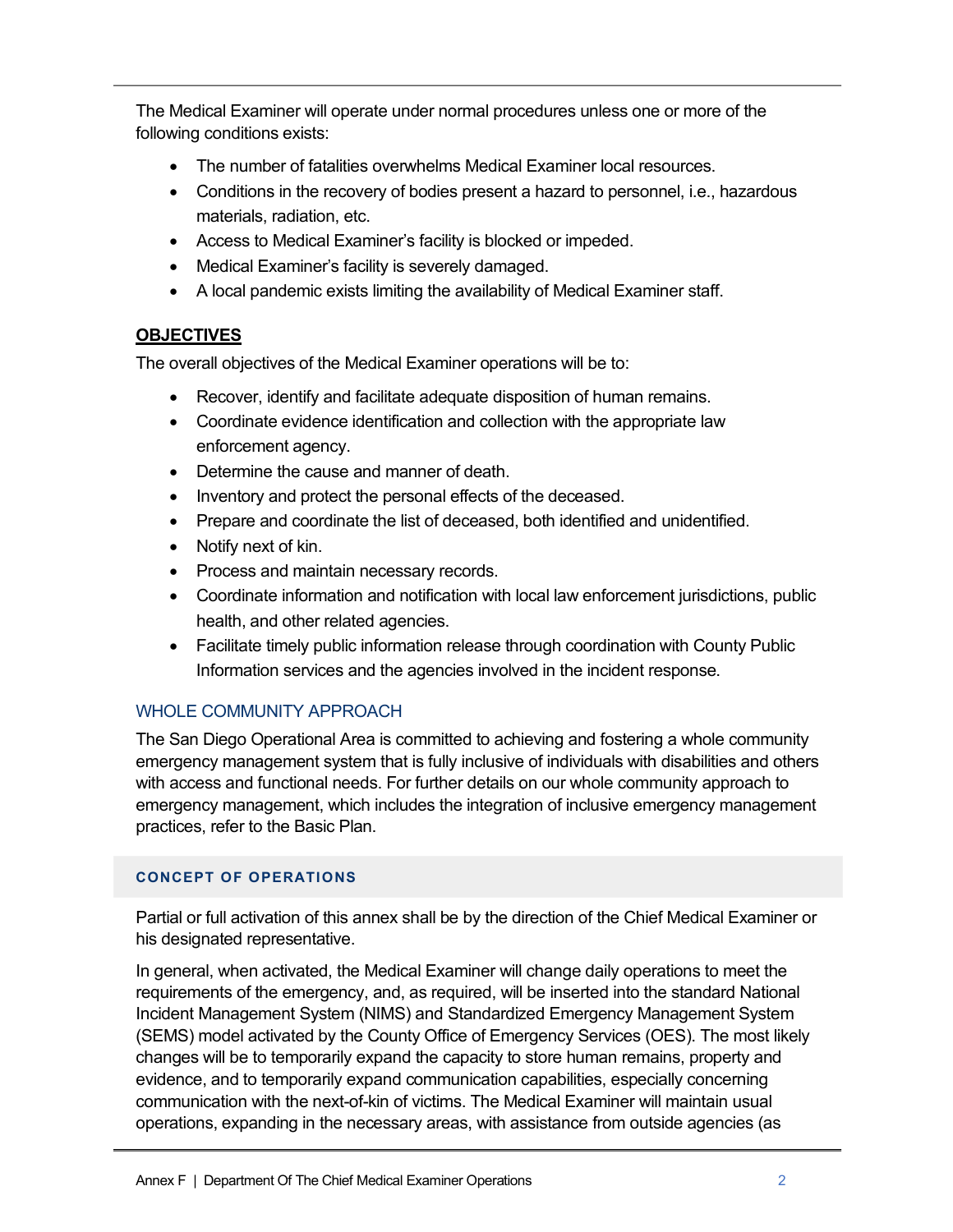described below), including use of the California Coroner's Mutual Aid Agreement, depending on the situation, and the US Department of Health and Human Services' Disaster Mortuary Operations Response Teams (DMORT).

## **ORGANIZATION AND ASSIGNMENT OF RESPONSIBILITIES**

## **ORGANIZATION**

# THE CHIEF MEDICAL EXAMINER SHALL DIRECT AND COORDINATE ALL MEDICAL EXAMINER-RELATED OBJECTIVES AND SERVICES WITHIN THE OPERATIONAL AREA.

When possible, the Medical Examiner will coordinate operations from the Medical Examiner Facility. Depending on the extent of the activation of this annex, the Medical Examiner or representative will direct emergency operations from the OA Emergency Operations Center (EOC). The organization and assignment of responsibility for Medical Examiner's functions is summarized in the sections that follow.

## **ASSIGNMENT OF RESPONSIBILITIES**

The Medical Examiner's responsibilities include:

- Designate a Disaster Control Staff Coordinator.
- Establish a Medical Examiner representative and integrate the position into the management structure at the OA EOC.
- Establish Field Medical Examiner and Collection Teams.
- Establish Field or Site Body Collection Locations.
- Establish a FAC.
- Implement a record keeping system for number and identity of fatalities.
- Establish body storage and examination facilities and transportation.
- Coordinate with search and recovery teams for body recovery.
- Coordinate with Law Enforcement and the Public Administrator's Office for recording, storage and protection of the personal effects of the deceased.
- Notify next of kin (NoK) of identified decedents:
	- o In-person notification.
	- o In-person notification at FAC.
	- o Law enforcement or local Medical Examiner notification in area of NoK.
	- o Telephone or mail notification.
- Coordinate the services of:
	- o Funeral Directors
	- o Dentists
	- o American Red Cross
	- o Salvation Army
	- o X-Ray Technicians
	- o 2-1-1 San Diego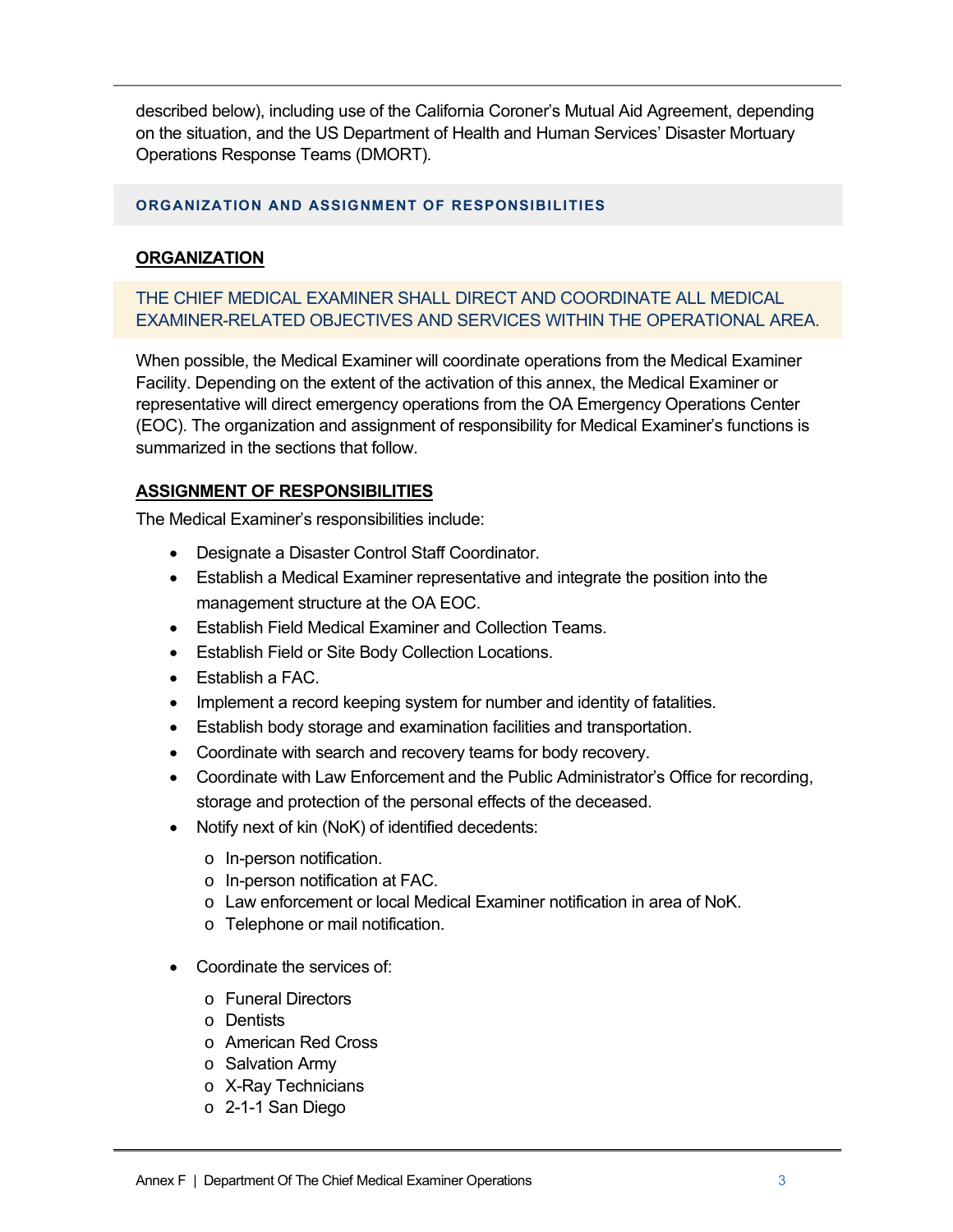- o California Coroner Mutual Aid Agencies and/or DMORT
- o Ambulance or other transportation agencies
- o Other supporting agencies (see "Support Functions", below)
- Establish requests for mutual aid, if required, in accordance with the California Medical Examiner/Coroner's Mutual Aid System, the California Emergency Management Mutual Aid (EMMA) plan, the US Department of Health and Human Services DMORT, or the Emergency Management Assistance Compact (EMAC).
- Determine disposition of human remains. In the event of mass fatalities beyond the local burial capacity, establish mass grave locations and a burial and preservation system, including marking graves for potential future recovery, in conjunction with the County Public Health Officer (PHO).
- Facilitate timely release of accurate public information pertaining to the incident, through coordination with County public information services, and otherwise respond to public inquiry.

#### **SUPPORT FUNCTIONS**

## **BODY COLLECTION SITE**

Whenever possible, the Medical Examiner team responds to the location of the body for recovery. In the event of multiple casualties or inaccessible recovery areas, a Body Collection Site might be established in the field. Depending upon the circumstances of the event, the Medical Examiner will employ its mobile morgue vehicle, mobile morgue trailers, and/or tents to hold recovered bodies at the Body Collection Site. In mass fatality incidences involving broad areas of the OA, multiple regional Body Collection Sites may be established. The Body Collection Site will be a designated point for the collection of all recovered bodies.

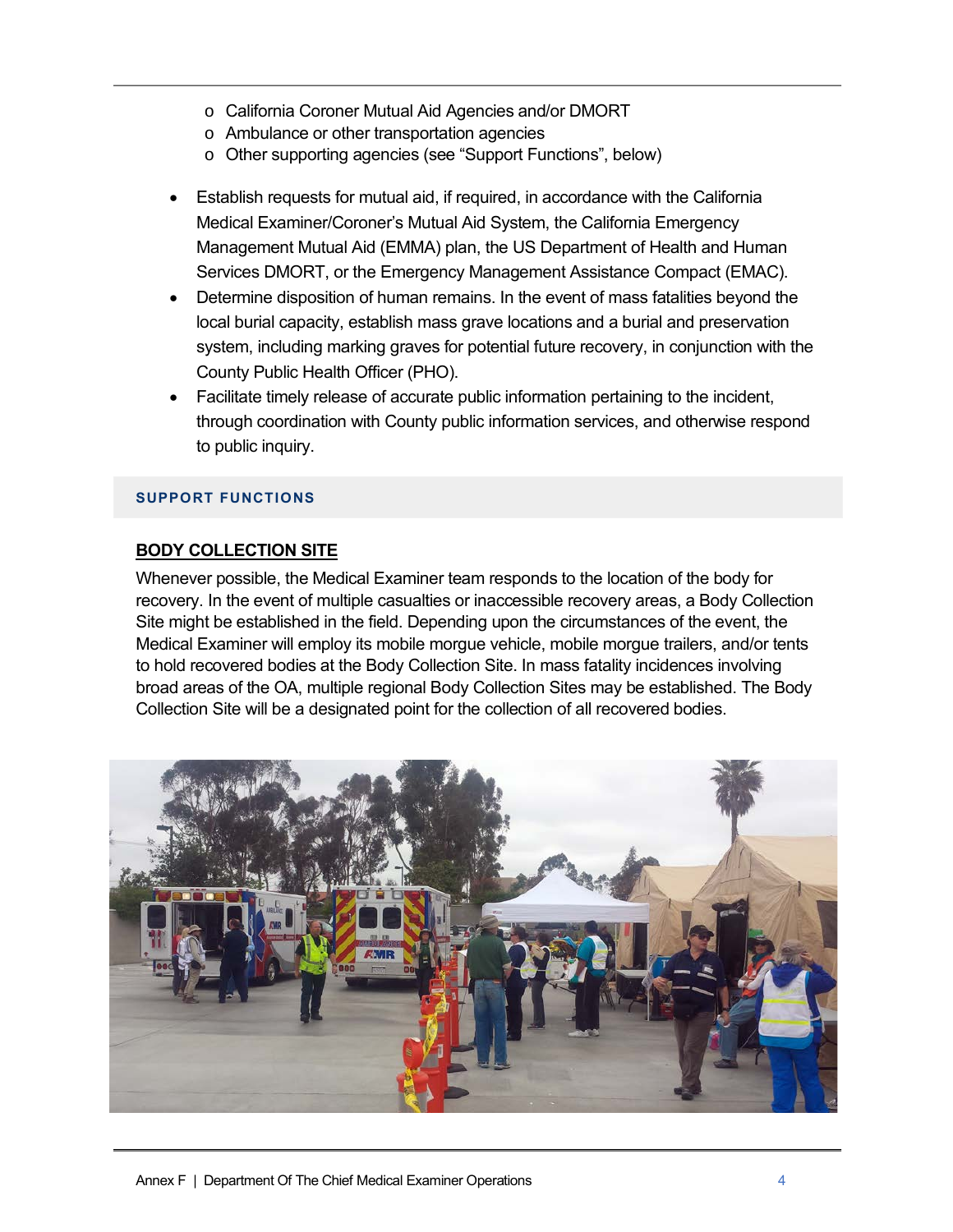The Medical Examiner Field Emergency Team(s) will work at the Body Collection Site performing the following functions:

- Affixing identification bands or tags to remains, and logging recovered bodies as they are received.
- Preliminary identification of remains.
- Label and log all property and personal effects.
- Prepare remains for transportation to the Medical Examiner.

# **MASS FATALITY/TEMPORARY MORGUE/FAMILY ASSISTANCE CENTER FACILITY**

In mass fatality incidents, temporary refrigeration containers will be used to augment the Medical Examiner's Office permanent capacity. When the fatality numbers exceed the expanded capacity of the Medical Examiner facility, or the facility is unusable, the Medical Examiner will establish a Temporary Field Morgue. The National Disaster Medical System's (NDMS) DMORT team is available to assist in the establishment of the Temporary Field Morgue. During an emergency response, DMORTs work under the guidance of the local Medical Examiner by providing technical assistance, personnel, and equipment to recover, identify, and process deceased victims. The functions of a Temporary Field Morgue will be:

- Receive and log the remains into a systematic accounting system with a unique identifying number, and place bodies in proper temporary storage.
- Identify a preliminary cause and manner of death.
- Catalog, secure, and make proper disposition of property and personal effects.
- Identify remains.
- Provide wellness counseling for staff.
- Maintain necessary reports and records.

# **FACILITY**

The Ideal Temporary Morgue Facility should be:

- A large storage facility with a warehouse receiving area away from the front entrance.
- Equipped with showers, water, electricity, parking areas, and telephone communications.
- Fenced or locked for security.
- Equipped with an office/administrative area.

# **STAFF**

Depending on the incident, the Temporary Field Morgue staff includes the following:

- Medical Examiner Field Emergency Teams
- Law enforcement for security
- Outside x-ray technologist (non-Medical Examiner staff)
- Dentists
- Anthropologists
- Forensic Autopsy Assistants/Embalmers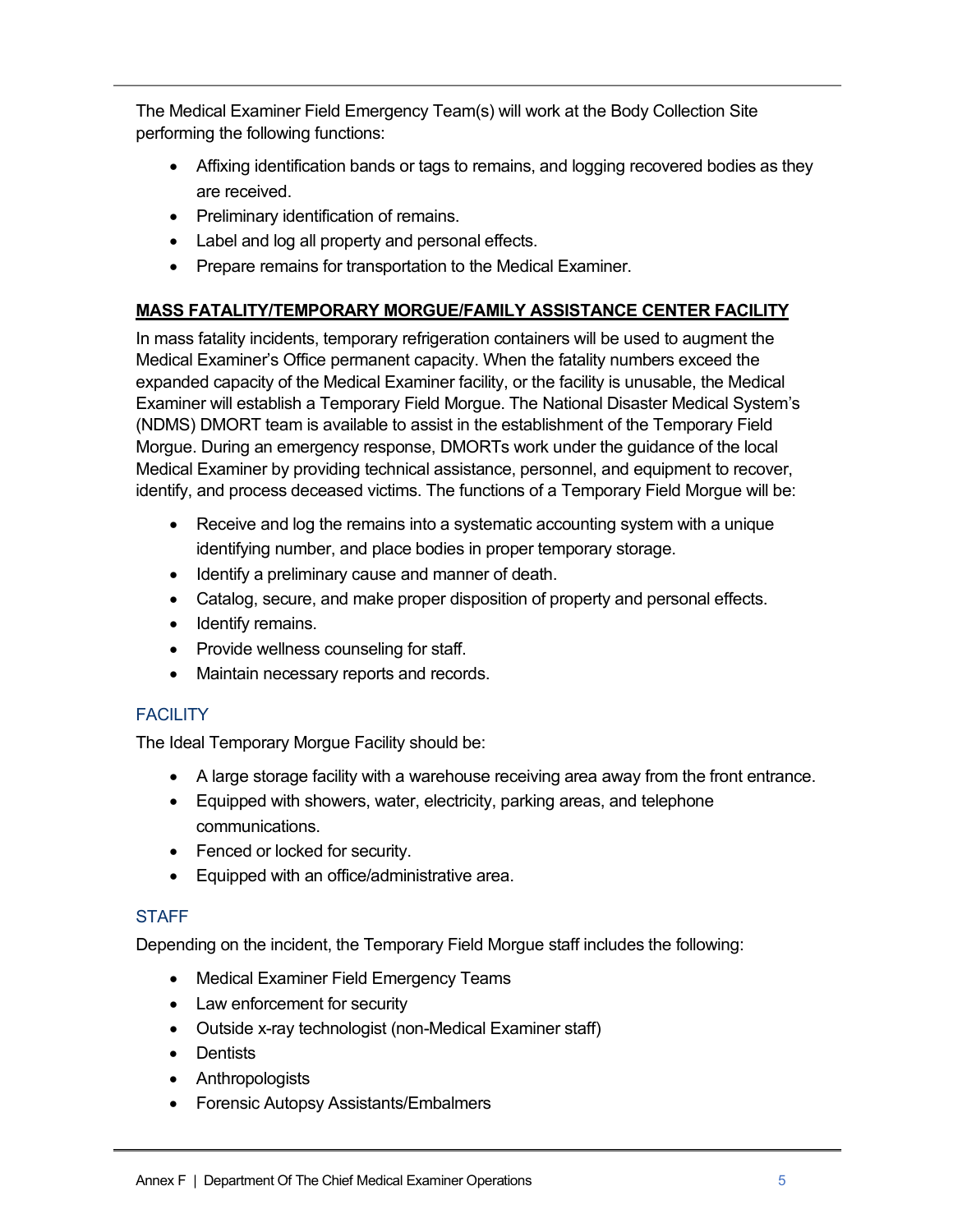- Toxicology laboratory personnel
- Clerical staff
- Transportation coordinators

# EQUIPMENT

Depending on the incident, the Temporary Field Morgue Equipment needs include the following:

- Cold storage capability (i.e. mobile refrigerator vans, trucks, trailers, or Conex containers)
- Dental and portable whole body x-ray equipment
- Telephones/radio communication to field agents
- Office and record keeping supplies
- Portable autopsy tables
- Source of running water
- Source of electricity
- Lighting source
- Laptops and wireless/cellular internet access
- Body pouches
- Bar-coding equipment, if available
- Generator(s)

# FAMILY ASSISTANCE CENTER (FAC)

In mass fatality incidents, Family Assistance Centers will be used to:

- Guide families through the administrative process of reclaiming their loved ones.
- Provide timely and accurate information to families.
- Provide appropriate emotional support for grieving families by coordinating meetings with mental health/spiritual professionals.
- Collect information from the next of kin, including descriptions of their missing loved ones, contact information for the dentist or prior treating healthcare facilities of their missing loved one, and samples for DNA comparison, to facilitate identification of remains.

## **Victim Identification Data Collection**

The FAC is the primary location for collecting antemortem data for victims of a mass fatality incident for identification purposes. In the event of a natural disaster, such as flood or earthquake, the FAC could be a portion of the County Family Reunification Center, which will also be a data collection point to gather information to reunify separated family members.

## **Family Interview Process**

The Medical Examiner's Office requires antemortem data for identification of remains. This information will be gathered from family members by means of an interview with an investigator, mortuary officer, or staff assigned to the FAC. During the interview, family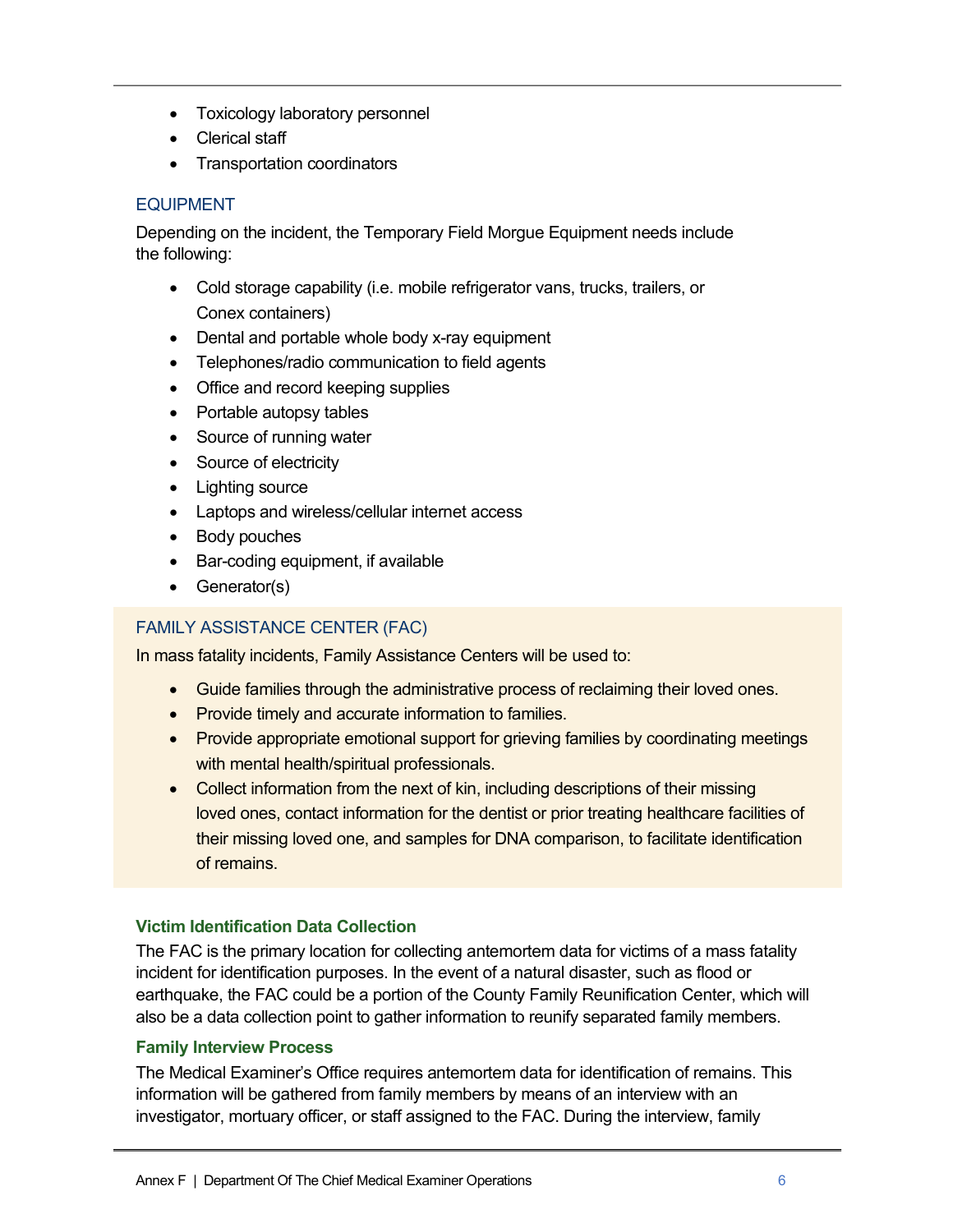members will be asked to provide very detailed information regarding their loved one's body and medical history, especially the location of any existing dental or other x-rays and could involve the collection of a sample from a relative for DNA comparison (such as a mouth/cheek swabbing or saliva). Interviewers will collect this information in a caring and compassionate manner. Information collected will be compared to postmortem data for identification purposes. Translators may be required and must be used as appropriate to sufficiently meet the needs of the family during the interview.

# **FAC Location**

The facility should be located away from the disaster site and the morgue. Access to the FAC should be easy and the site should have ample free parking. The facility must be in compliance with the Americans with Disabilities Act (ADA) and have support staff available to assist people with access and functional. The location must be large enough to accommodate the following rooms/spaces:

- **Family Briefing Room:** Briefings by the Medical Examiner, National Transportation Safety Board, Federal Bureau of Investigations or other agencies take place in the Family Briefing Room. The room should comfortably accommodate 150-300 people (the actual size of the room will be incident specific).
- **Reception Area:** Required to evaluate needs of family members or any visitors to the facility.
- **Family Interview /Death Notification Rooms:** Private rooms that will accommodate up to 10 people.
- **DNA Sample Collection Room**
- **Family Refreshment Room**
- **Restrooms**
- **Childcare Room**
- **Chapel**
- **Information Resources Center:** Houses database administration, network/ technical support.
- **Administrative Office Space:** Work area for Medical Examiner and members of other governmental agencies such as the National Transportation Safety Board (NTSB), chaplaincy, security, mental health, etc.
- **Designated media area** that is located away from families.

## MASS BURIAL

## **Necessary Conditions**

Mass burial may become necessary when the number of victims becomes a public health hazard and the dead cannot be:

- Adequately refrigerated or embalmed to prevent decomposition.
- Released to the next of kin.
- Transported to and/or cared for by cemeteries, mausoleums, crematoriums, etc.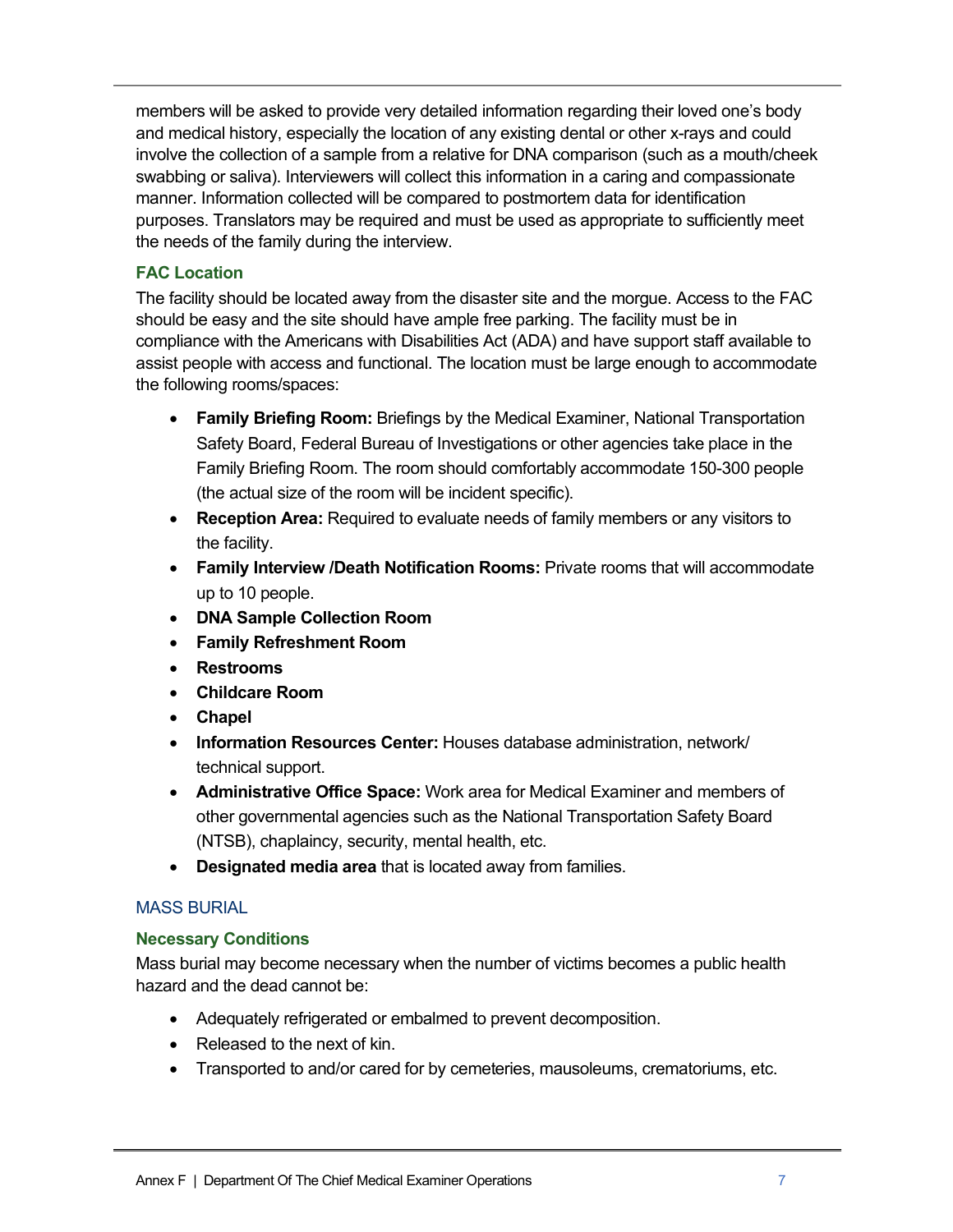## **Joint Decision**

The decision to begin mass burial must be made jointly by the Chief Medical Examiner, County Public Health Officer, the County's Director of Emergency Services (CAO), OES, the California Governor's Office of Emergency Services (Cal OES), and applicable city/special district officials and leaders within the community.

# **Location**

The site of mass burial must also be agreed upon by the above agencies. Ideally, an existing cemetery would be the most logical location for mass burial. However, should this type of site not be available, County-owned open space, parks and recreational areas, flood control basins (weather permitting), sides of freeways, areas beneath power lines, areas along rail lines, and rail yards are suggested alternate sites.

# **Record Keeping and Final Disposition**

The burial, preservation and record keeping system (grids and numbers) will be supervised by the Medical Examiner. Efforts will be made to mark graves for potential future recovery. Further disposition of buried bodies would be handled by the Medical Examiner in conjunction with the next of kin, local authorities, and cooperating funeral homes.

# **SUPPORT FUNCTIONS**

The following agencies have potential roles supporting this annex, as follows:

- **Public Administrator's Office, County of San Diego:** Property of deceased
- **General Services, County of San Diego:** Provide equipment and supplies
- **Purchasing and Contracting, County of San Diego:** Purchasing emergency supplies
- **Environmental Health, County of San Diego:** Public health hazard of un-disposed remains; environmental safety for Medical Examiner Field Teams
- **American Red Cross and Salvation Army:** Assist with the FAC; Public Inquiry Report record keeping assistance
- **County Communications Office, County of San Diego:** Assist with media and public requests
- **Health and Human Services Agency (HHSA) Behavioral Health, County of San Diego:** Critical incident stress management
- **Emergency Medical Services (EMS), County of San Diego:** Temporary morgue
- **County Technology Office (CTO):** Technology and communications support

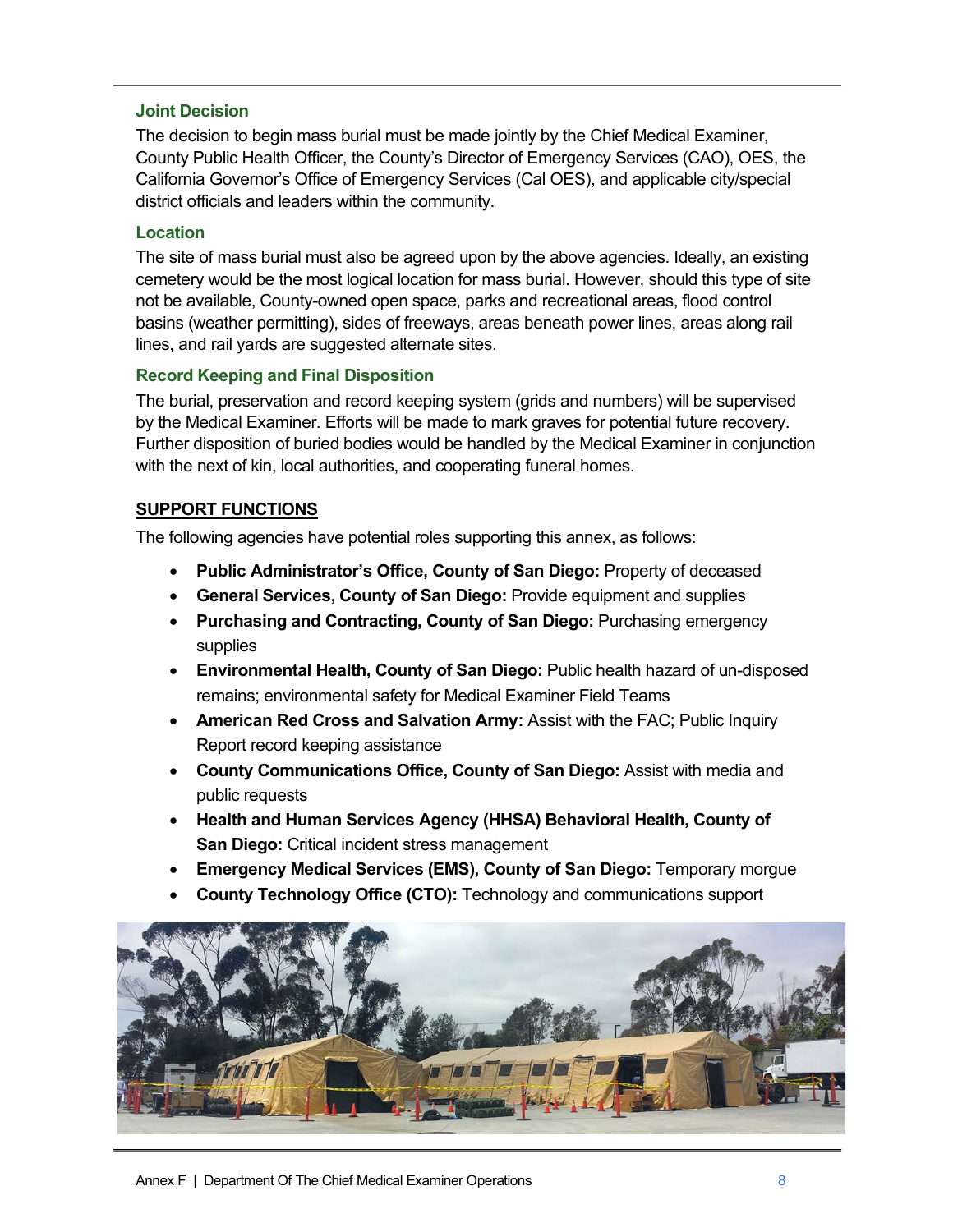- **Fire departments/districts:** Temporary morgue
- **Law enforcement agencies:** Medical Examiner Field Teams; field security; property security; FAC security
- **Dentists, x-ray technicians and anthropologists:** Identification process
- **Funeral Directors:** Transportation and final disposition of remains
- **Ambulance and Transportation Companies:** Transportation and recovery of remains
- **2-1-1 San Diego:** Registration of volunteers and collection of missing person reports from the public
- **San Diego County Disaster Rapid Assessment Team:** Provide necessary assistance for the AFN community
- **US Department of Health and Human Services:** DMORT assistance with most phases of response, as appropriate
- **California Coroner's Association:** Mutual Aid with most phases of response, as appropriate
- **National Transportation and Safety Board (NTSB):** Establish FAC in the event of a transportation accident resulting in a major loss of life

# **DIRECTION, CONTROL, OR COORDINATION**

The Chief Medical Examiner shall direct and coordinate all Medical Examiner-related objectives and services within the OA. The level and extent of the activation of this annex is contingent on the actual event and the severity of the conditions.

**LEVEL I RESPONSE:** The Chief Medical Examiner or their designee will direct and coordinate operations from the OA EOC. All employees will be assigned to the emergency. It is likely that all aspects of this annex will be activated.



**LEVEL II RESPONSE:** The Chief Medical Examiner or their designee will direct and coordinate operations either from the Medical Examiner & Forensic Center, a secondary headquarters, or the OA EOC. On-duty and called-back employees will be assigned to the emergency as needed. Normal operations will possibly be suspended for the duration of the emergency.

**LEVEL III RESPONSE:** The Chief Medical Examiner or their designee will direct and coordinate operations from the Medical Examiner & Forensic Center. On-duty personnel will immediately be assigned to the emergency. Normal operations will continue as called-back employees arrive to work.

# **NOTIFICATION AND CALL-BACK**

Upon notification of an emergency or disaster, all Medical Examiner staff will contact their supervisor, or appropriate person in the chain of command, as soon as possible for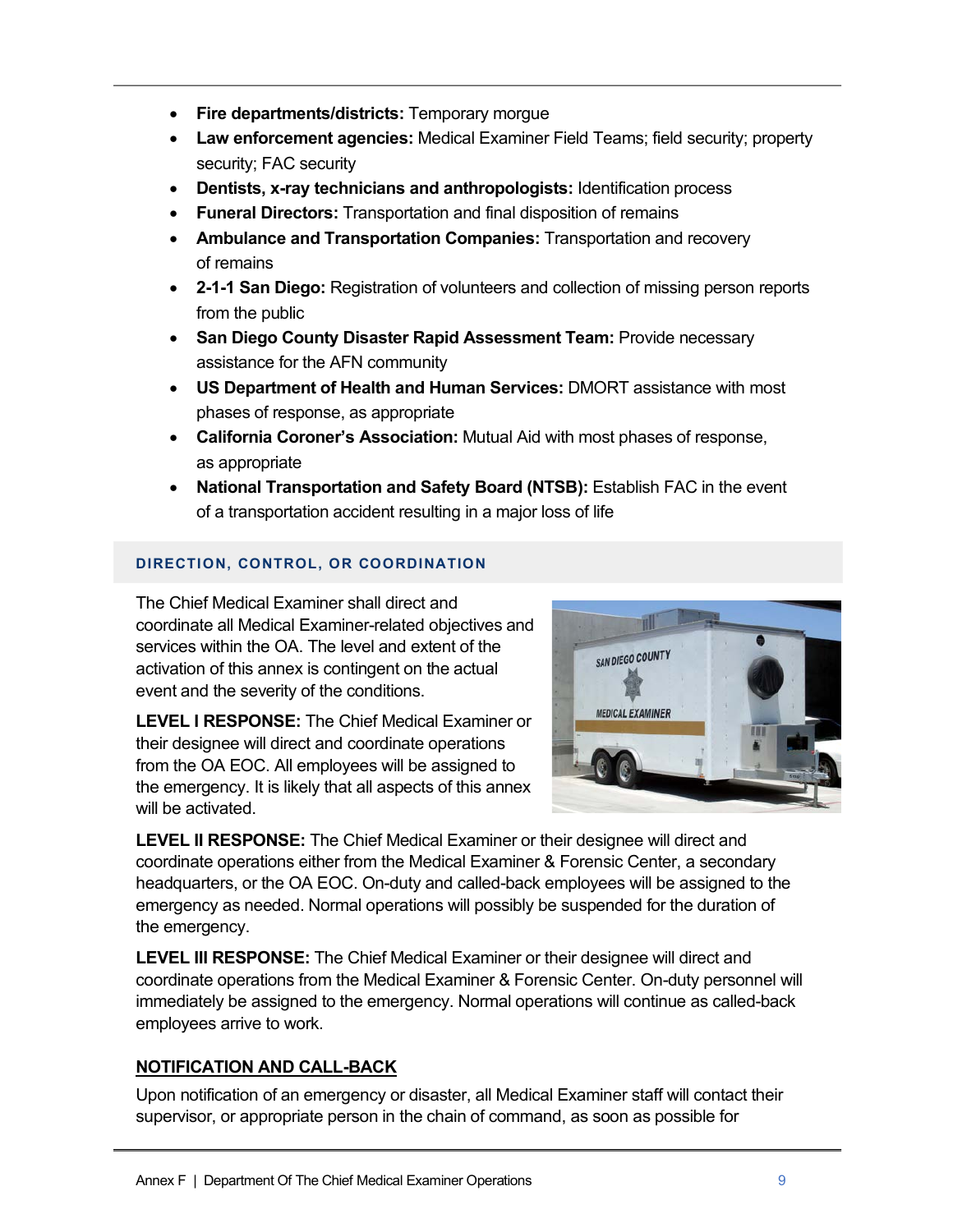assignment. If communications cannot be established with the supervisor, or appropriate person within the chain of command, personnel are to report to the closest Sheriff's substation or police station and report their location via law enforcement radio.

# **MEDICAL EXAMINER FIELD EMERGENCY TEAMS**

The Chief Medical Examiner will determine the need for utilizing Medical Examiner Field Emergency Teams, depending on the nature and the condition of the emergency. A Medical Examiner Field Emergency Team will consist of some or all of the following staff:

- Deputy Medical Examiner
- Medical Examiner Investigator
- Law enforcement officer (field investigation, security)
- Contract removal personnel
- Forensic Autopsy Assistants
- Clerical staff (record keeping, reports)

# **INFORMATION COLLECTION AND DISSEMINATION**

Information collection and dissemination are among the Medical Examiner's most important functions.

# **NOTIFICATION OF DEATHS:**

In the event of a mass fatality incident, the Medical Examiner will likely by notified of deaths by multiple sources, including hospitals, law enforcement, fire and rescue agencies, and possibly members of the community. In a mass fatality incident, the Medical Examiner will likely establish and publicize a dedicated phone number to receive notification of deaths and to handle inquiries pertaining to the incident.

- Hospitals will report deaths to the Medical Examiner, directly or through County EMS's Medical Operations Center (MOC). If the death is under jurisdiction of the Medical Examiner or the hospital's morgue capacity is exceeded, the Medical Examiner will coordinate removal of the remains from the hospital. The report will include the number of dead, any identifying information, and the presumed cause of death.
- At a mass fatality scene, deaths will be reported through the Incident Command structure, for accounting and planning the Medical Examiner's response.
- Telephone or radio communications are the most likely mechanisms of communication from law enforcement agencies, other first responders, and hospitals.
- The Medical Examiner representative at the OA EOC will be the liaison between the Medical Examiner, those on-scene, and other County and responding agencies. The representative will share information about fatality statistics and Medical Examiner response capabilities.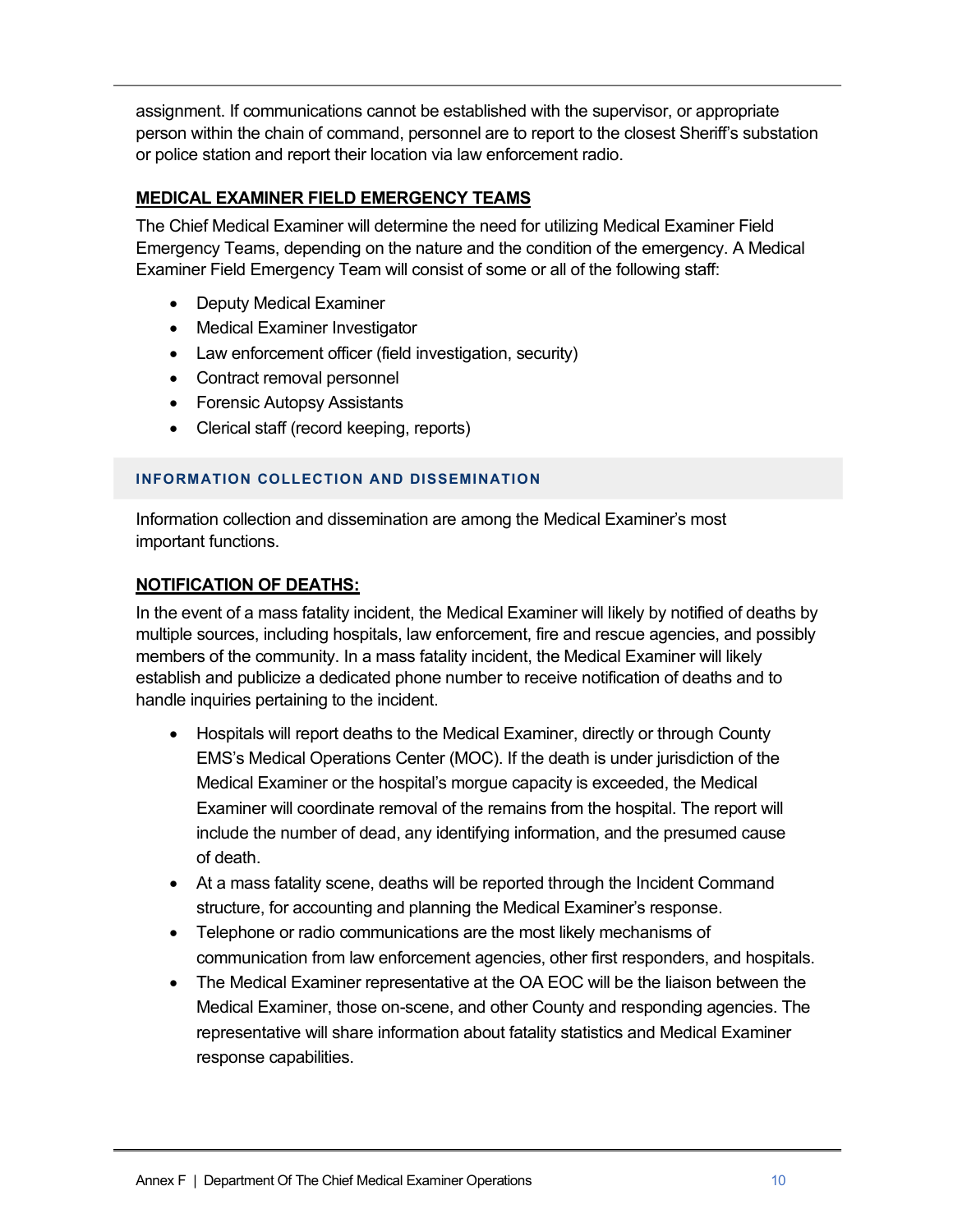# **OTHER COLLECTION OF INFORMATION:**

Information about missing persons and those thought to have been killed will be collected from next of kin at the FAC (as above), by personal or telephone interview by a Medical Examiner's Investigator, or through 2-1-1's call center. The primary goal of this communication is to facilitate identification of the deceased.

# **RELEASE OF INFORMATION:**

The Medical Examiner will use a coordinated release of information to the media through the OA EOC. The Medical Examiner web page will include updated press releases. Whenever possible, the Medical Examiner will hold family briefings prior to press conferences.

As with any death falling under the jurisdiction of the Medical Examiner, it is the responsibility of the Medical Examine to ensure that the next of kin is notified of the death.

#### **COMMUNICATIONS**

Various County Government departments utilize voice radio communications in the furtherance of their duties. These departments operate on the Regional Communications System (RCS) and have been assigned their own talk groups. Countywide and mutual aid talk groups provide the ability for these departments to talk to each other and with other RCS agencies. When required, these agencies coordinate via the Sheriff's Communications Center. The Medical Examiner is a member of RCS.

#### **ADMINISTRATION, FINANCE, AND LOGISTICS**

Under the Standardized Emergency Management System (SEMS), special districts are considered local governments. As such, they are included in the emergency planning efforts throughout the OA. The OA Emergency Organization, in accordance with SEMS, supports and is supported by:

- Cities within the OA
- The County of San Diego
- Special Districts
- Other Counties
- The State of California
- The Federal Government

The National Incident Management System (NIMS) provides a consistent nationwide template to enable Federal, State, local, and tribal governments and private-sector and nongovernmental organizations to work together effectively. NIMS also enables these entities to efficiently prepare for, prevent, respond to, and recover from domestic incidents, regardless of cause, size, or complexity, including acts of catastrophic terrorism.

Mutual aid, including personnel, supplies, and equipment, is provided in accordance with the California Master Mutual Aid Agreement, and other OA Mutual Aid Agreements.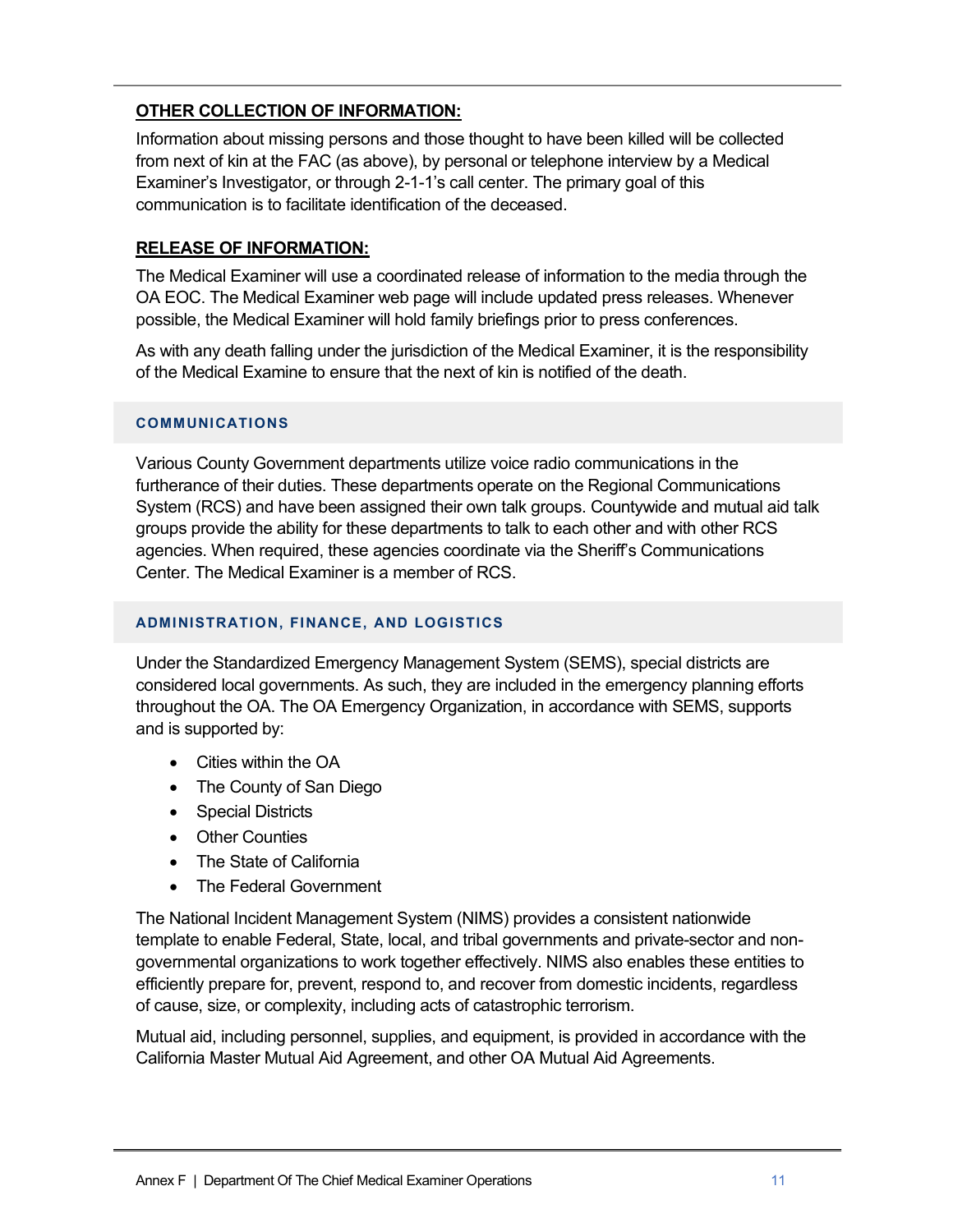There are some City and County personnel who do not have specific task assignments. They are automatically designated by State Law as Disaster Service Workers during a disaster and serve in the response effort.

- "ALL PUBLIC EMPLOYEES AND ALL REGISTERED VOLUNTEERS OF A JURISDICTION HAVING AN ACCREDITED DISASTER COUNCIL ARE DISASTER SERVICE WORKERS," per Government Code Title I, Division 4, Chapter 8, and Labor Code, Part I, Division 4, Chapters 1 and 10.
- The term public employees include all persons employed by the State, or any County, City or public district.
- Other personnel including volunteers can be quickly registered by OES as Disaster Service Workers, which provides Workers Compensation and liability coverage.

OES maintains a list of pre-registered volunteers affiliated with volunteer organizations that have been signed up as Disaster Service Workers (DSWs).

Vital records of the Unified Organization are routinely stored at OES. Computer records are routinely backed up and stored separately from the hard drives. All personnel records are stored by the County Department of Human Resources at several locations throughout the OA.

# **LOGISTICS**

During normal day-to-day operations the Medical Examiner will prepare and update these emergency plans, Standard Operating Procedures, pre-arranged agreements, Statements or Memorandum of Understanding or Agreements, resource listings, and checklists. For most administration, finance and logistics, the Medical Examiner will use its existing Administrative Services, as the Medical Examiner's daily function is generally the same as it is in mass fatality incidences, although on a smaller scale. Acquisition of equipment or other resources unique to mass fatality responses will be coordinated through the Logistics branch of the Emergency Operations Center and the Departments of General Services and Purchasing and Contracting, and other Departments, as appropriate.

The Medical Examiner participates in the California Coroner Mutual Aid Plan and its planning and maintenance; has a Statement of Understanding with the American Red Cross regarding its role with the Medical Examiner in mass fatality response and maintains contracts with contractor companies for supply of supplies like body pouches and personal protective equipment.

## **ANNEX DEVELOPMENT AND MAINTENANCE**

This annex is a product of the OA Emergency Operations Plan (EOP). As such, the policies, procedures, and practices outlined in the OA EOP govern this annex. OES coordinates the maintenance and updates of this annex every four years, in accordance with the maintenance schedule established for the OA EOP. Record of changes, approval, and dissemination of the OA EOP will also apply to this annex.

Updates to this annex can be made before such time for multiple reasons, including but not limited to changes in policy/procedure, improvements and recommendations based on real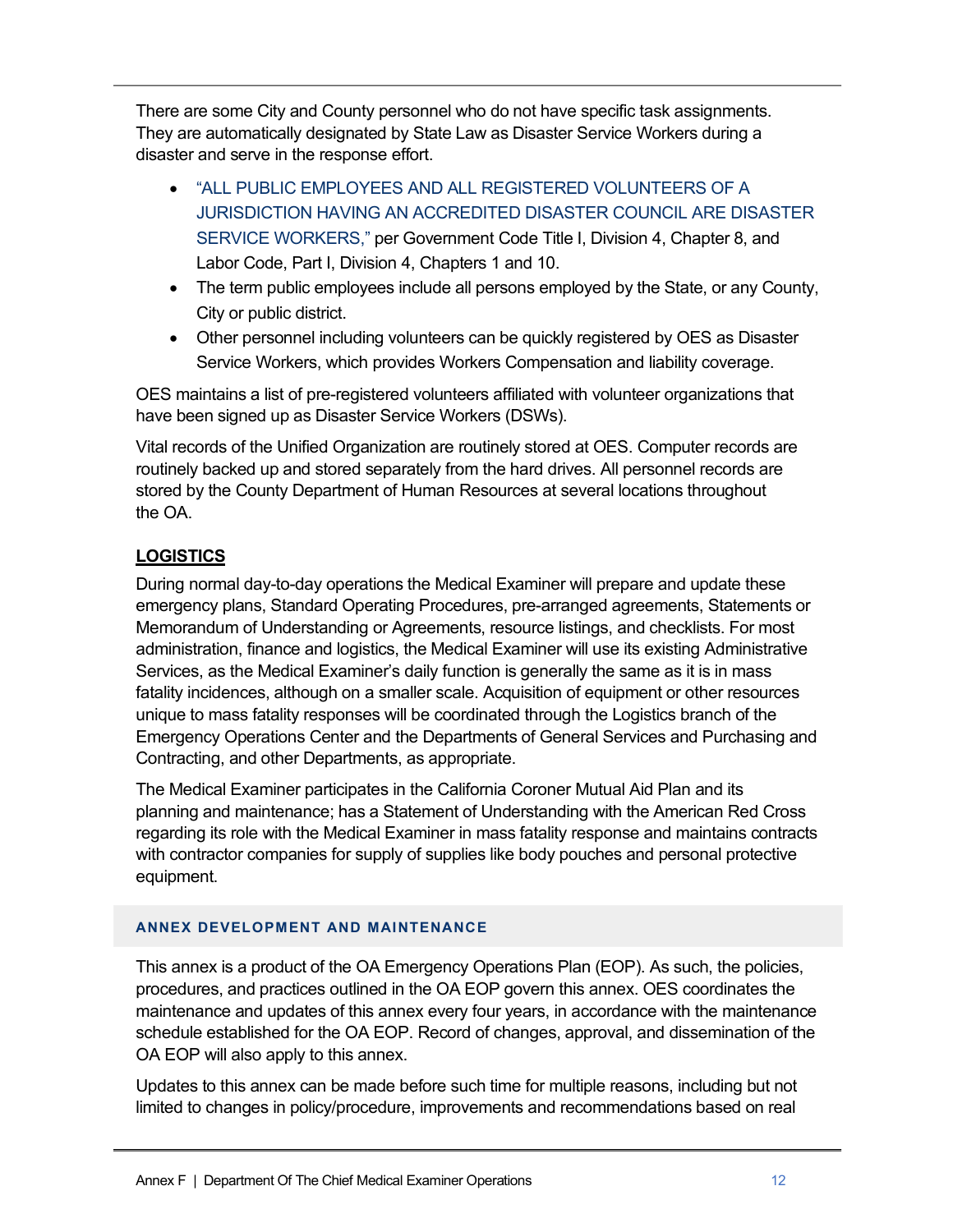life events or exercises, etc. Recommended changes should be submitted to OES at oes@sdcounty.ca.gov

This annex was originally prepared by the Unified San Diego County Emergency Services Organization, its Operational Area Plan Review Committee, staff and principal planners.

#### **AUTHORITIES AND REFERENCES**

The San Diego County Department of the Medical Examiner is the agency responsible for investigating deaths primarily resulting from sudden and unexpected causes, and certifying the cause and manner of such deaths, in San Diego County, according to California Government Code Section 27491, and Health and Safety Code Section 102850.

Additional information and guidance on Medical Examiner mass fatality response is available from the National Association of Medical Examiners (The National Association of Medical Examiners Standard Operating Procedures for Mass Fatality Management) and the Centers for Disease Control and Prevention (Guidelines for Handling Decedents Contaminated with Radioactive Materials).